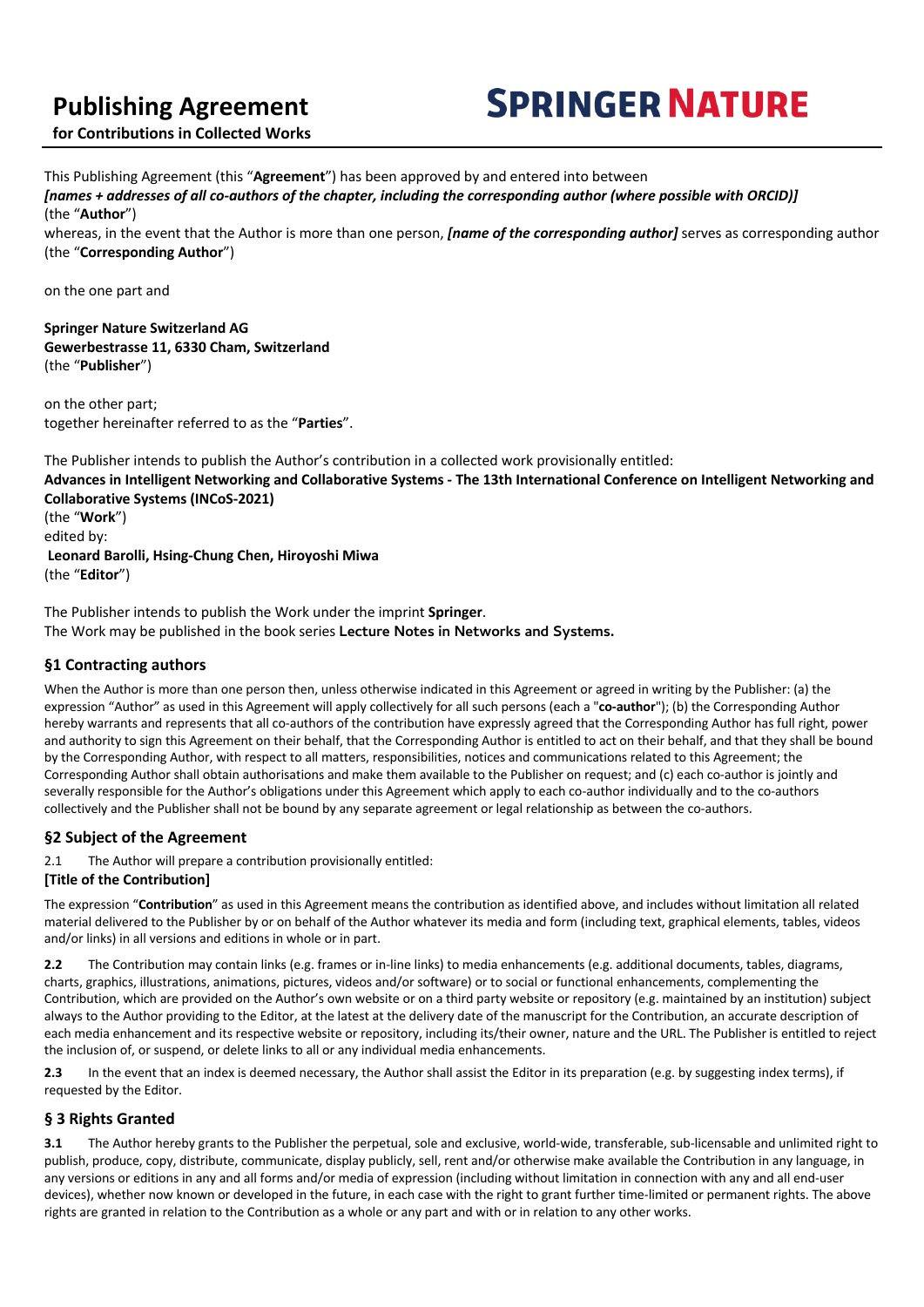Without limitation, the above grant includes: (a) the right to edit, alter, adapt, adjust and prepare derivative works; (b) all advertising and marketing rights including without limitation in relation to social media; (c) rights for any training, educational and/or instructional purposes; and (d) the right to add and/or remove links or combinations with other media/works.

The Author hereby grants to the Publisher the right to create, use and/or license and/or sub-license content data or metadata of any kind in relation to the Contribution or parts thereof (including abstracts and summaries) without restriction.

The Publisher also has the right to commission completion of the Contribution in accordance with the Clause "**Author's Responsibilities – Delivery and Acceptance of the Manuscript**" and of an updated version of the Contribution for new editions of the Work in accordance with the Clause "**New Editions**"**.**

**3.2** The copyright in the Contribution shall be vested in the name of the **Author**. The Author has asserted their right(s) to be identified as the originator of the Contribution in all editions and versions, published in all forms and media. The Author agrees that all editing, alterations or amendments to the Contribution made by or on behalf of the Publisher or its licensees for the purpose of fulfilling this Agreement or as otherwise allowed by the above rights shall not require the approval of the Author and will not infringe the Author's "moral rights" (or any equivalent rights). This includes changes made in the course of dealing with retractions or other legal issues**.**

#### **§ 4 Self-Archiving and Reuse**

**4.1 Self-Archiving:** The Publisher permits the Rights Holder to archive the Contribution in accordance with the Publisher's guidelines, the current version of which is set out in the **Appendix "Author's Self-Archiving Guidelines"**.

**4.2 Reuse:** The Publisher permits the Author to copy, distribute or otherwise reuse the Contribution, without the requirement to seek specific prior written permission from the Publisher, in accordance with the Publisher's guidelines, the current version of which is set out in the **Appendix "Author's Reuse Rights"**.

#### **§ 5 The Publisher's Responsibilities**

**5.1** Subject always to the other provisions of this Clause below, the Publisher will undertake the production, publication and distribution of the Contribution and the Work in print and/or electronic form at its own expense and risk within a reasonable time after acceptance of the Work unless the Publisher is prevented from or delayed in doing so due to any circumstances beyond its reasonable control. The Publisher shall have the entire control of such production, publication and distribution determined in its sole discretion in relation to any and all editions and versions of the Contribution and the Work, including in respect of all the following matters:

(a) distribution channels, including determination of markets;

(b) determination of the range and functions of electronic formats and/or the number of print copies produced;

(c) publication and distribution of the Contribution, the Work, or parts thereof as individual content elements, in accordance with market demand or other factors;

(d) determination of layout and style as well as the standards for production;

(e) setting or altering the list-price, and allowing for deviations from the list-price (if permitted under applicable jurisdiction);

(f) promotion and marketing as the Publisher considers most appropriate.

**5.2** All rights, title and interest, including all intellectual property or related rights in the typography, design and/or look-and-feel of the Contribution shall remain the exclusive property of and are reserved to the Publisher. All illustrations and any other material or tangible or intangible property prepared at the expense of the Publisher including any marketing materials remain, as between the Parties, the exclusive property of the Publisher. The provisions of this sub-clause shall continue to apply notwithstanding any termination of, and/or any reversion of rights in the Contribution to the Author, under this Agreement.

**5.3** Without prejudice to the Publisher's termination and other rights hereunder including under the Clause "**The Author's Responsibilities**", it is agreed and acknowledged by the Parties that nothing in this Agreement shall constitute an undertaking on the part of the Publisher to publish the Contribution unless and until: (i) any and all issues in relation to the Work (including all necessary revisions, consents and permissions) raised by the Publisher have been resolved to the Publisher's satisfaction, and (ii) the Publisher has given written notice of acceptance in writing of the final manuscript of the entire Work to the Editor. If following (i) and (ii) above the Publisher has not published the Contribution in any form within a reasonable period and the Author has given written notice to the Publisher requiring it to publish within a further reasonable period and the Publisher has failed to publish in any form, then the Author may terminate this Agreement by one month's written notice to the Publisher and all rights granted by the Author to the Publisher under this Agreement shall revert to the Author (subject to the provisions regarding any third party rights under any subsisting licence or sub-licence in accordance with the Clause "**Termination**").

The Author may also give such written notice requiring publication on the same terms as above if the Publisher has published the Contribution but subsequently ceases publishing the Contribution in all forms so that it is no longer available.

This shall be the Author's sole right and remedy in relation to such non-publication and is subject always to the Author's continuing obligations hereunder including the Clause "**Warranty**".

# **§ 6 The Author's Responsibilities**

#### **6.1** *Delivery and Acceptance of the Manuscript*

**6.1.1** The Author shall deliver the Contribution to the Editor (or, if requested by the Publisher, to the Publisher) on or before **[DeliveryDate]** (the "**Delivery Date**") electronically in the Publisher's standard requested format or in such other form as may be agreed in writing with the Publisher. The Author shall retain a duplicate copy of the Contribution. The Contribution shall be in a form acceptable to the Publisher (acting reasonably) and in line with the instructions contained in the Publisher's guidelines as provided to the Author by the Publisher. The Author shall provide at the same time, or earlier if the Publisher reasonably requests, any editorial, publicity or other information (and in such form or format) reasonably required by the Publisher. The Publisher may exercise such additional quality control of the manuscript as it may decide at its sole discretion including through the use of plagiarism checking systems and/or peer-review by internal or external reviewers of its choice. If the Publisher decides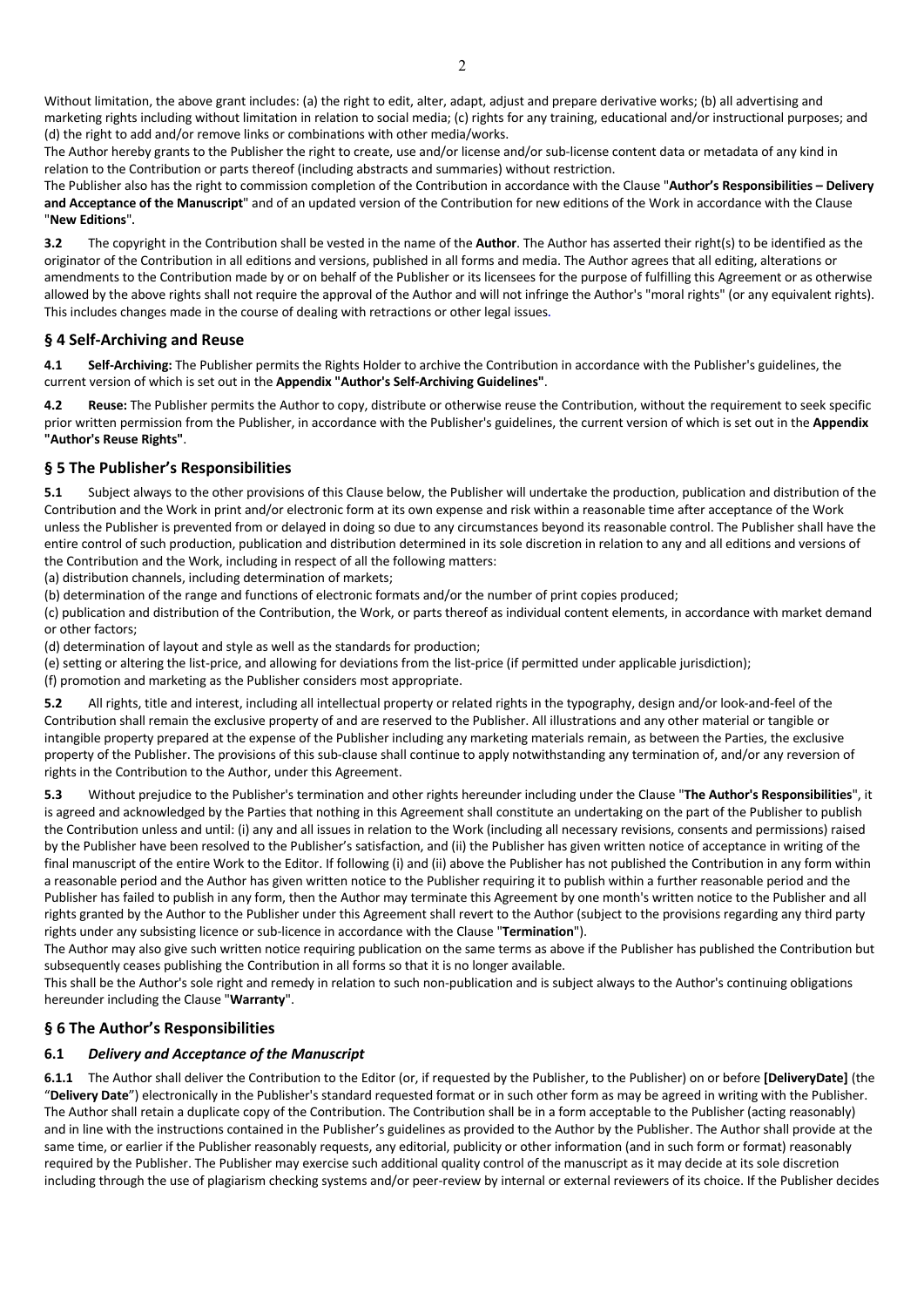at its sole discretion that the final manuscript does not conform in quality, content, structure, level or form to the stated requirements of the Publisher, the Publisher shall be entitled to terminate this Agreement in accordance with the provisions of this Clause.

**6.1.2** The Author must inform the Publisher at the latest on the Delivery Date if the sequence of the naming of any co-authors entering into this Agreement shall be changed. If there are any changes in the authorship (e.g. a co-author joining or leaving), then the Publisher must be notified by the Author in writing immediately and the Parties will amend this Agreement accordingly. The Publisher shall have no obligation to consider publication under this Agreement in the absence of such agreed amendment.

**6.1.3** If the Author fails to deliver the Contribution in accordance with the provisions of this Clause above by the Delivery Date (or within any extension period given by the Publisher at its sole discretion) or if the Author (or any co-author) dies or becomes incapacitated or otherwise incapable of performing the Author's obligations under this Agreement, the Publisher shall be entitled to either:

(a) elect to continue to perform this Agreement in accordance with its terms and the Publisher may commission an appropriate and competent person (who, in the case of co-authors having entered into this Agreement, may be a co-author) to complete the Contribution; or (b) terminate this Agreement with immediate effect by written notice to the Author or the Author's successors, in which case all rights granted by the Author to the Publisher under this Agreement shall revert to the Author/Author's successors (subject to the provisions of the Clause "**Termination**").

**6.1.4** The Author agrees, at the request of the Publisher, to execute all documents and do all things reasonably required by the Publisher in order to confer to the Publisher all rights intended to be granted under this Agreement.

**6.1.5** The Author warrants that the Contribution is original except for any excerpts from other works including pre-published illustrations, tables, animations, text quotations, photographs, diagrams, graphs or maps, and whether reproduced from print or electronic or other sources ("**Third Party Material**") and that any such Third Party Material is in the public domain (or otherwise unprotected by copyright/other rights) or has been included with written permission from or on behalf of the rights holder (and if requested in a form prescribed or approved by the Publisher) at the Author's expense unless otherwise agreed in writing, or is otherwise used in accordance with applicable law. On request from the Publisher, the Author shall in writing indicate the precise sources of these excerpts and their location in the manuscript. The Author shall also retain the written permissions and make them available to the Publisher on request.

#### *6.2 Approval for Publishing*

**6.2.1** The Author shall proofread the page proofs for the Contribution provided by or on behalf of the Publisher, including checking the illustrations as well as any media, social or functional enhancements and give approval for publishing, if and when requested by the Publisher. The Author's approval for publishing is deemed to have been given if the Author does not respond within a reasonable period of time (as determined by the Publisher) after receiving the proofs. The Publisher shall not be required to send a second set of corrected proofs unless specifically requested by the Author in writing but in any event no further amendments may be made or requested by the Author.

In the event of co-authors having entered into this Agreement the Publisher shall send the page proofs to the Corresponding Author only and all persons entering into this Agreement as Author agree that the Corresponding Author shall correct and approve the page proofs on their behalf.

**6.2.2** If the Author makes changes other than correcting typographical errors, the Author shall bear all the Publisher's costs of such alterations to proofs including without limitation to alterations to pictorial illustrations. The Publisher shall have the right to charge and invoice these costs plus value added or similar taxes (if applicable) through its affiliated company Springer Nature Customer Service Center GmbH or Springer Nature Customer Service Center LLC, respectively, to the Author, payable within 14 days of receipt of the invoice.

#### **§ 7 Co-operation**

Without prejudice to the warranties and representations given by the Author in this Agreement, the Author shall cooperate fully with the Editor and the Publisher in relation to any legal action that might arise from the publication or intended publication of the Contribution and the Author shall give the Publisher access at reasonable times to any relevant accounts, documents and records within the power or control of the Author.

#### **§ 8 Warranty**

**8.1** The Author warrants and represents that:

(a) the Author has full right, power and authority to enter into and perform its obligations under this Agreement; and

(b) the Author is the sole legal owner of (and/or has been fully authorised by any additional rights owner to grant) the rights licensed in the Clause "**Rights Granted**" and use of the Contribution shall in no way whatever infringe or violate any intellectual property or related rights (including any copyright, database right, moral right or trademark right) or any other right or interest of any third party subject only to the provisions in the Clause "**The Author's Responsibilities**" regarding Third Party Material (as defined above); and

(c) the Contribution shall not contain anything that may cause religious or racial hatred or encourage terrorism or unlawful acts or be defamatory (or contain malicious falsehoods), or be otherwise actionable, including, but not limited to, any action related to any injury resulting from the use of any practice or formula disclosed in the Contribution and all of the purported facts contained in the Contribution are according to the current body of science and understanding true and accurate; and

(d) there is no obligation of confidentiality owed in respect of any contents of the Contribution to any third party and the Contribution shall not contain anything which infringes or violates any trade secret, right of privacy or publicity or any other personal or human right or the processing or publication of which could breach applicable data protection law and that informed consent to publish has been obtained for all research or other featured participants; and

(e) the Contribution has not been previously licensed, published or exploited and use of the Contribution shall not infringe or violate any contract, express or implied, to which the Author, or any co-author, who had entered into this Agreement, is a party and any academic institution, employer or other body in which work recorded in the Contribution was created or carried out has authorised and approved such work and its publication.

**8.2** The Author warrants and represents that the Author, and each co-author who has entered into this Agreement, shall at all times comply in full with:

(a) all applicable anti-bribery and corruption laws; and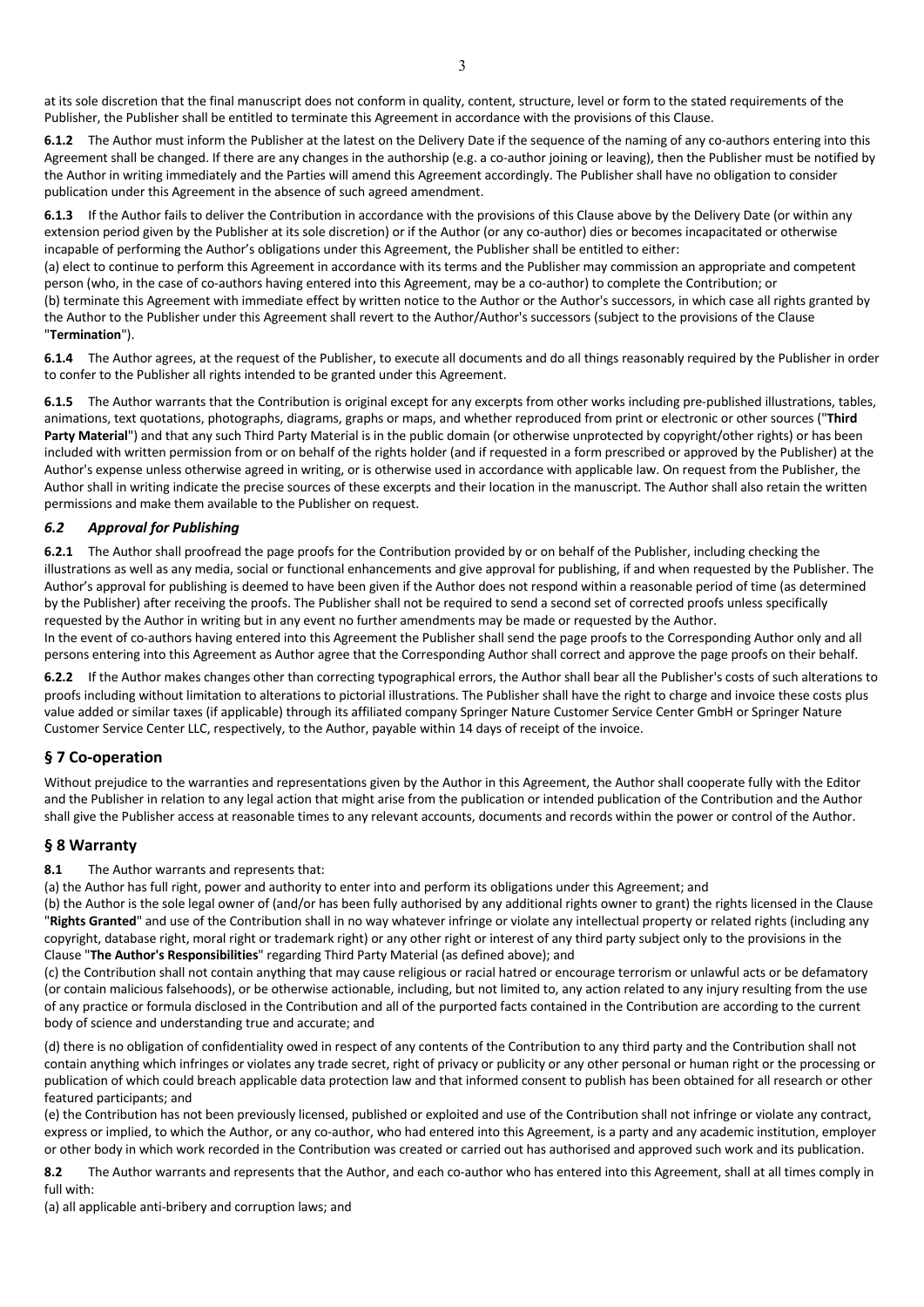(b) all applicable data protection and electronic privacy and marketing laws and regulations; and

(c) the Publisher's ethic rules (available at https://www.springernature.com/gp/authors), as may be updated by the Publisher at any time in its sole discretion. The Publisher shall notify the Author in the event of material changes by email or other written means (the "**Applicable Laws**").

If the Author is in material breach of any of the Applicable Laws or otherwise in material breach of accepted ethical standards in research and scholarship, or becomes the subject of any comprehensive or selective sanctions issued in any applicable jurisdiction (e.g. being subject to the OFAC sanctions list) or if, in the opinion of the Publisher, at any time any act, allegation or conduct of or about the Author prejudices the production or successful exploitation of the Contribution and the Work or brings the name and/or reputation of the Publisher or the Work into disrepute, or is likely to do so, then the Publisher may terminate this Agreement in accordance with the Clause "**Termination**".

**8.3** The Publisher reserves the right to amend and/or require the Author to amend the Contribution at any time to remove any actual or potential breach of the above warranties and representations or otherwise unlawful part(s) which the Publisher or its internal or external legal advisers identify at any time. Any such amendment or removal shall not affect the warranties and representations given by the Author in this Agreement.

#### **§ 9 Author's Discount and Electronic Access**

**9.1** The Author, or each co-author, is entitled to purchase for their personal use the Work and other books published by the Publisher at a discount of 40% off the list price, for as long as there is a contractual arrangement between the Author and the Publisher and subject to any applicable book price law or regulation. The copies must be ordered from the affiliated entity of the Publisher (Springer Nature Customer Service Center GmbH or Springer Nature Customer Service Center LLC, respectively). Resale of such copies is not permitted.

**9.2** The Publisher shall provide the electronic final published version of the Work to the Author, provided that the Author has included their email address in the manuscript of the Contribution.

#### **§ 10 Consideration**

**10.1** The Parties agree that the Publisher's agreement to its contractual obligations in this Agreement in respect of its efforts in considering publishing and promoting the Contribution and the Work is good and valuable consideration for the rights granted and obligations undertaken by the Author under this Agreement, the receipt, validity and sufficiency of which is hereby acknowledged by the Author. The Parties expressly agree that no royalty, remuneration, licence fee, costs or other moneys whatsoever shall be payable to the Author, subject to the following provisions of this Clause.

**10.2** The Publisher and the Author each have the right to authorise collective management organisations ("**CMOs**") of their choice to manage some of their rights. Reprographic and other collectively managed rights in the Contribution ("**Collective Rights**") have been or may be licensed on a non-exclusive basis by each of the Publisher and the Author to their respective CMOs to administer the Collective Rights under their reprographic and other collective licensing schemes ("**Collective Licences**"). Notwithstanding the other provisions of this Clause, the Publisher and the Author shall each receive and retain their share of revenue from use of the Contribution under Collective Licences from, and in accordance with the distribution terms of their respective CMOs. To the fullest extent permitted by law, any such revenue is the sole property of the Publisher and the Author respectively and, if applicable, the registration and taxation of that revenue is the sole responsibility of the respective recipient party. The Publisher and the Author shall cooperate as necessary in the event of any change to the licensing arrangements set out in this Clause.

#### **§ 11 New Editions**

**11.1** The Publisher has the sole right to determine whether to publish any subsequent edition of the Work containing an updated version of the Contribution, but only after reasonable consultation with the Author. Once notified by the Publisher that an update of the Contribution is deemed necessary, the Author agrees to deliver an updated manuscript in accordance with the terms of the Clause "**The Author's Responsibilities**" and the other relevant provisions of this Agreement, together with the material for any new illustrations and any other supporting content including media enhancements, within a reasonable period of time (as determined by the Publisher) after such notification. Substantial changes in the nature or size of the Contribution require the written approval of the Publisher at its sole discretion. The terms of this Agreement shall apply to any new edition of the Work that is published under this "**New Editions**" Clause.

**11.2** If the Author, for whatever reason, is unwilling, unable or fails (including as a result of death or incapacity) to submit an updated manuscript that meets the terms of this Agreement within the above stated period, then the Publisher is entitled to revise, update and publish the content of the existing edition or to designate one or more individuals (which, where co-authors have entered into this Agreement, may be one or more of the co-authors) to prepare this and any future editions provided that the new editions shall not contain anything that is a derogatory use of the Author's work that demonstrably damages the Author's scientific reputation. In such case, the Author shall not participate in preparing any subsequent editions. The Author agrees that the Publisher shall be entitled but not obliged to continue to use the name of Author on any new editions of the Work together with the names of the person or persons who contributed to the new editions. Should the Author or the Author's successors object to such continuing use then they must notify the Publisher in writing when first contacted by the Publisher in connection with any new edition.

#### **§12 Termination**

**12.1** In addition to the specific rights of termination set out in the Clause "**The Publisher's Responsibilities**" and the Clause "**The Author's Responsibilities**", either Party shall be entitled to terminate this Agreement forthwith by notice in writing to the other Party if the other Party commits a material breach of the terms of the Agreement which cannot be remedied or, if such breach can be remedied, fails to remedy such breach within 45 days of being given written notice to do so.

**12.2** Termination of this Agreement, howsoever caused, shall not affect:

(a) any subsisting rights of any third party under any licence or sub-licence validly granted by the Publisher prior to termination and the Publisher shall be entitled to retain its share of any sum payable by any third party under any such licence or sub-licence;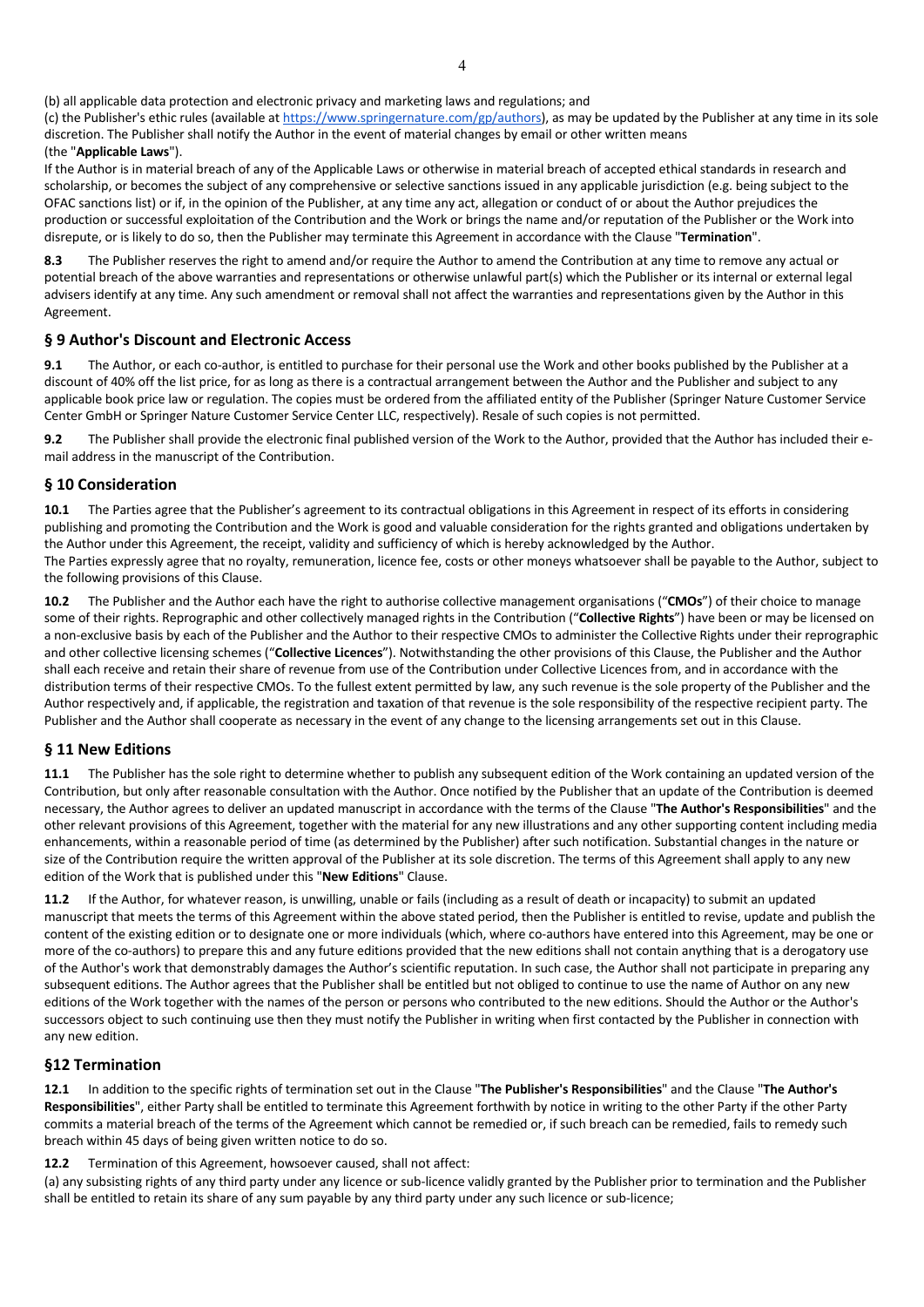(b) except where stated otherwise in this Agreement, any claim which either Party may have against the other for damages or otherwise in respect of any rights or liabilities arising prior to the date of termination;

(c) the Publisher's right to continue to sell any copies of the Work which are in its power, possession or control as at the date of expiry or termination of this Agreement for a period of 6 months on a non-exclusive basis.

#### **§13 General Provisions**

**13.1** This Agreement, and the documents referred to within it, constitute the entire agreement between the Parties with respect to the subject matter hereof and supersede any previous agreements, warranties, representations, undertakings or understandings. Each Party acknowledges that it is not relying on, and shall have no remedies in respect of, any undertakings, representations, warranties, promises or assurances that are not set forth in this Agreement. Nothing in this Agreement shall exclude any liability for or remedy in respect of fraud, including fraudulent misrepresentation. This Agreement may be modified or amended only by agreement of the Parties in writing. For the purposes of modifying or amending this Agreement, "in writing" requires either a document written and signed by both the Parties or an electronic confirmation by both the Parties with DocuSign or a similar e-signature solution. Any notice of termination and/or reversion and, where applicable, any preceding notices (including any requesting remediable action under the Clause "**Termination**") must be provided in writing and delivered by post, courier or personal delivery addressed to the physical address of the relevant Party as set out at the beginning of this Agreement or any replacement address notified to the other Party for this purpose. All such notices shall become effective upon receipt by the other Party. Receipt is deemed to have taken place five working days after the respective notice was sent by post or left at the address by courier or personal delivery. If the Publisher is the terminating Party the notice need only be provided to the address of the Corresponding Author. If the Author is the terminating Party a copy of the notice must also be sent to the Publisher's Legal Department located at Heidelberger Platz 3, 14197 Berlin, Germany.

13.2 Nothing contained in this Agreement shall constitute or shall be construed as constituting a partnership, joint venture or contract of employment between the Publisher and the Author. No Party may assign this Agreement to third parties but the Publisher may assign this Agreement or the rights received hereunder to its affiliated companies. In this Agreement, any words following the terms "include", "including", "in particular", "for example", "e.g." or any similar expression shall be construed as illustrative and shall not limit the sense of the words preceding those terms.

**13.3** If any difference shall arise between the Author and the Publisher concerning the meaning of this Agreement or the rights and liabilities of the Parties, the Parties shall engage in good faith discussions to attempt to seek a mutually satisfactory resolution of the dispute. This Agreement shall be governed by, and shall be construed in accordance with, the laws of *Switzerland*. The courts of *Zug, Switzerland* shall have the exclusive jurisdiction.

**13.4** A person who is not a party to this Agreement (other than an affiliate of the Publisher) has no right to enforce any terms or conditions of this Agreement. This Agreement shall be binding upon and inure to the benefit of the successors and assigns of the Publisher. If one or more provisions of this Agreement are held to be unenforceable (in whole or in part) under applicable law, each such provision shall be deemed excluded from this Agreement and the balance of the Agreement shall remain valid and enforceable but shall be interpreted as if that provision were so excluded. If one or more provisions are so excluded under this Clause then the Parties shall negotiate in good faith to agree an enforceable replacement provision that, to the greatest extent possible under applicable law, achieves the Parties' original commercial intention.

The Corresponding Author signs this Agreement on behalf of any and all co-authors.

#### **Signature of Corresponding Author: Date:**

………………………………………………………… ………………………………………..1

*For internal use only:* Order Number: 89116202 GPU/PD/PS: 3/32/458 Book\_contributor\_EN (Limited) V1.1